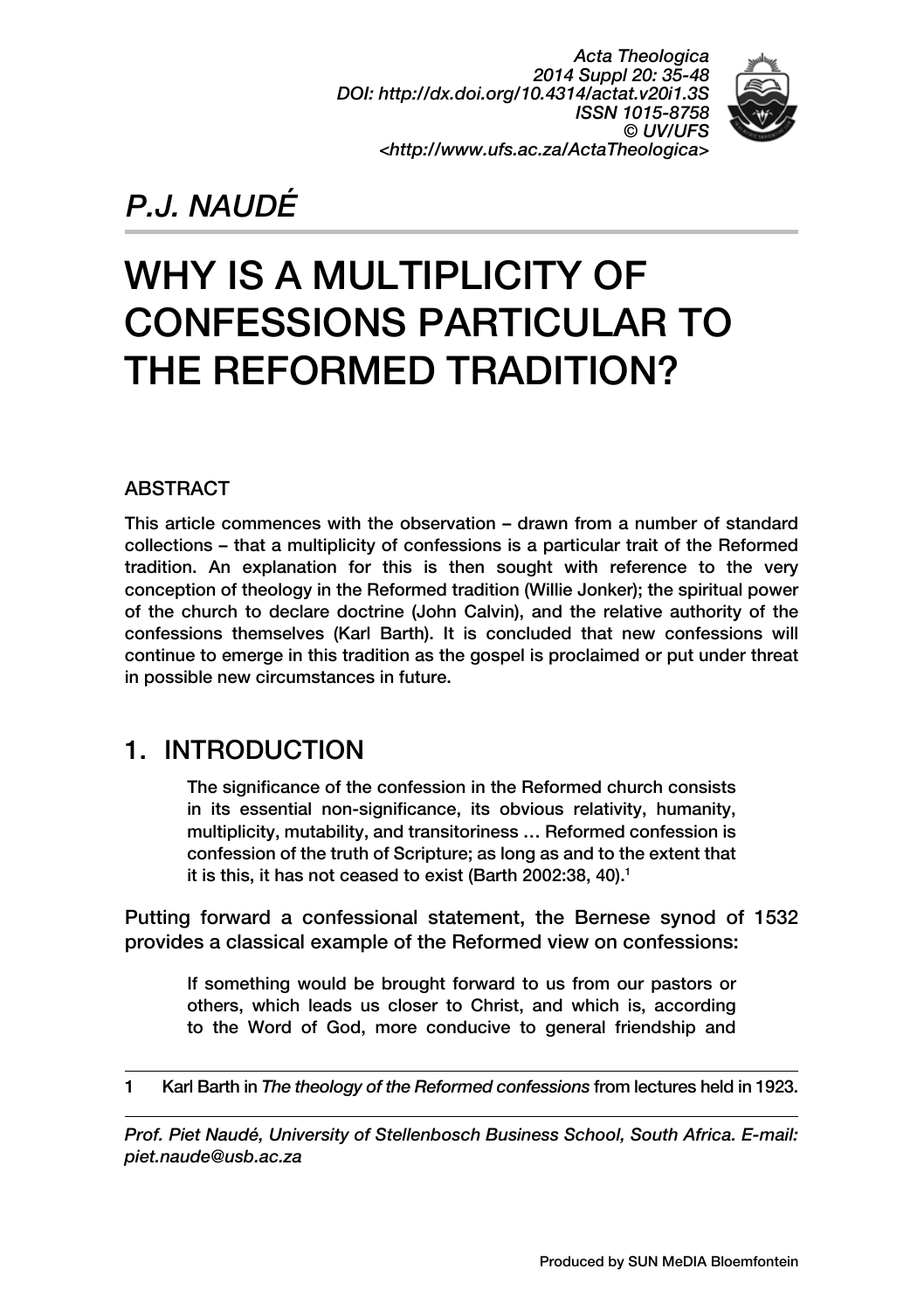Christian love than the opinion recorded now, we are happy to accept it and do not want to block the way of the Holy Spirit (Locher in Busch 2003:23).2

In the introduction to his vast collection of the major theological affirmation of the Christian churches, John Leith (1973:1) makes the general observation that "Christianity has always been a creedal religion in that it has always been theological". When one compares the different traditions with one another, it becomes immediately apparent that the Reformed part of the Christian church has yielded a rich variety of creedal statements, far beyond the number and scope of the Catholic and Lutheran (and, lately, the Pentecostal) traditions.

This is not only evident from Leith's inclusive volume, but from the well-known collections by EFK Möller (1903) that starts with the pre-Calvinist confessions (notably Zwingli's theses from 1523) and ends (54 statements of faith later!) with the American Congregationalist confession from 1883; the collection, *Reformed witness today* (1982), edited by Lukas Vischer, which includes confessional texts and statements of church unions from all continents; the collection and theological interpretation by Jan Rohls (1988) of the old Reformed confessional writings stemming from the Zurich reformation up to the Barmen declaration of 1934<sup>3</sup>; and the more recent annotated commentaries published by Neukirchener Verlag, *Reformierte Bekenntnisschriften*, which will include confessions from 1523 until today (also the Belhar confession).

As we celebrate the most ecumenical of the Reformed confessions, namely the Heidelberger Catechism, it is apt to ask why the creeds of the Reformed churches show such a remarkable variety and multiplicity. The answer is sought below in a discussion of the nature of Reformed theology (Willie Jonker), the spiritual power of the church to declare and interpret doctrine (John Calvin), and the character of Reformed confessions themselves (Karl Barth).

<sup>2</sup> The text is found in G.W. Lochner (ed.), *Der Berner Synodus von 1532,* vol. 1, 26, published in 1984 by Neukirchener Verlag. I found the reference and translation in Busch 2003:23. The significance of this quotation will be evident from the discussions below.

<sup>3</sup> See Rohls 1998:3-4, and 16 for reference to other collections, including H.A. Niemeyer's collection of Reformed confessions, *Collectio confessionum in ecclesiis reformatis publicatarum*, published in 1840 (to which Mueller also refers in his preface) and the more recent article by W. Neuser in the *Handbuch der Dogmen- und Theologiegeschichte* vol. 2, 165-166 (edited by C Andresen, 1980). See Möller 1903:xiii for an interesting list of older collections of Reformed confessions.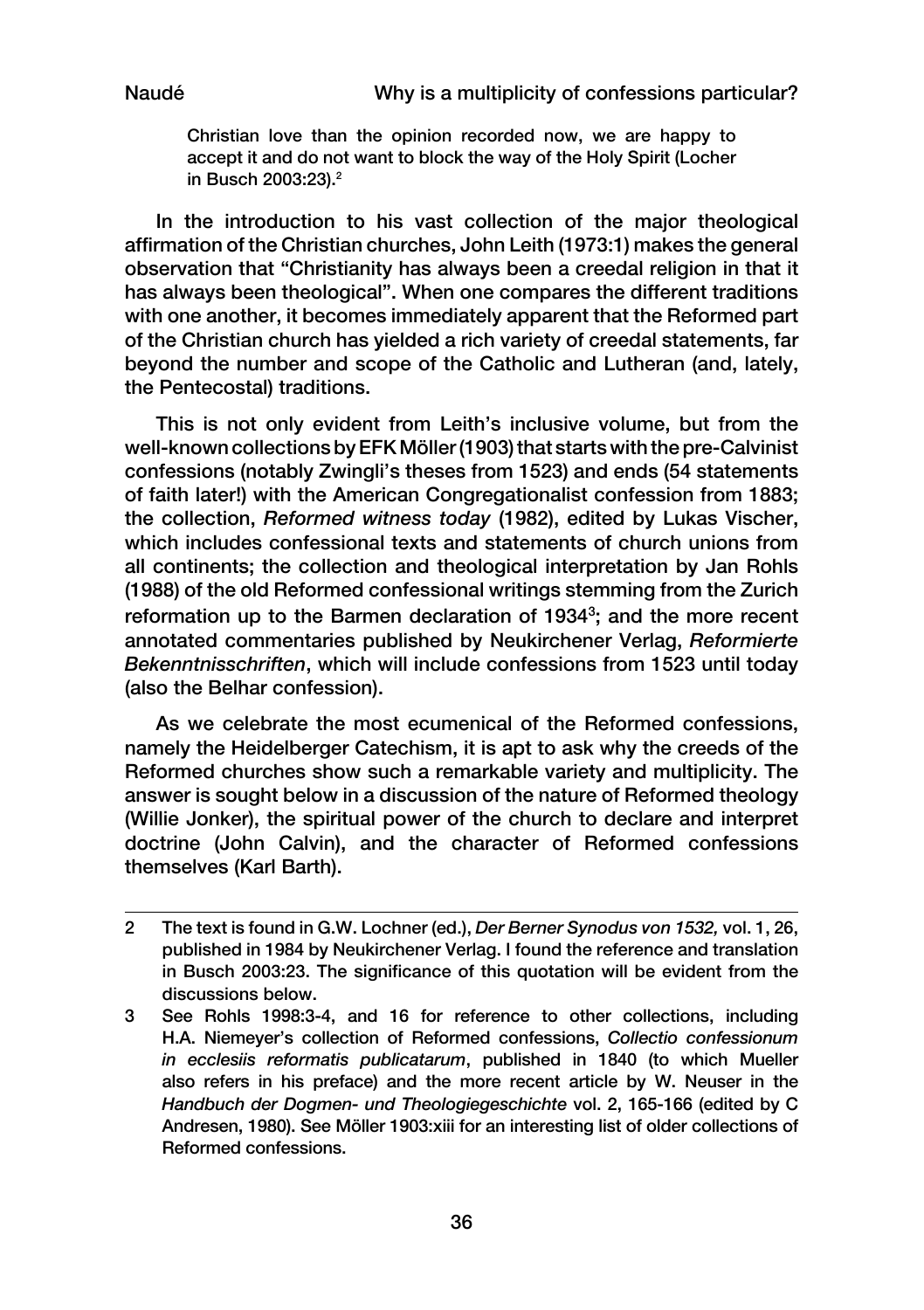### 2. JONKER: WHAT IS THEOLOGY?4

In an article, "What is theology?" written for a 1976 consultation of the Reformed Ecumenical Synod, South African systematic theologian, Willie Jonker (1976:3-7),<sup>5</sup> distinguishes four models of theology. These are (i) theology as mystical knowledge of God, constituting theology as "wisdom" (Augustine and the Eastern Orthodox tradition); (ii) theology as rational knowledge about articles of faith (Aquinas and Roman Catholic scholasticism); (iii) theology as knowledge of God via revelation in Scripture (the Protestant tradition inaugurated by Luther and Calvin); and (iv) theology as knowledge of God via human experience or religiosity (Schleiermacher, Neo-Protestant- and Pentecostal theologies).

Jonker then makes a conscious choice for the Protestant model because – according to him – the Scriptures are taken as source, object and criterion of theology in a more adequate manner than in the other models or traditions. In the mystical tradition, Scripture is important up to a point, where-after mystical reflections may lead to a higher order knowledge of God beyond the revelation in Scripture. In the Catholic tradition, the doctrines and traditions of the church are seen as equally important sources of revelation when compared to Scripture, and these doctrines (and not Scripture itself) are the actual object of theological study. He, interestingly, considers the model of experiential theology the least attractive, as he views this as an anthropocentric way of speaking about God in terms of religious experience with only a relative position assigned to Scripture, thereby in fact deserting the very modus of theological language (Jonker 1976:7).

Jonker goes further and positions himself in the specific Reformed tradition within broader Protestant theology.<sup>6</sup> He draws distinctions between Luther and Calvin, and argues that the valid insights from Luther should

<sup>4</sup> The following paragraphs on Jonker are extracts from a longer essay on his work published in *Verbum et Ecclesia* under the title: "A public theology from within the church?" See Naudé 2014.

<sup>5</sup> Jonker (1929-2006) taught Practical Theology in Kampen (The Netherlands) from 1968-1971 and Dogmatics at the Stellenbosch theological faculty from 1971 to his retirement in 1994. He played a major role in the church struggle from within the Dutch Reformed Church, always steering toward the Reformed roots of the church. For our current discussion, his book on Reformed confessions (including a discussion of the Heidelberg Catechism), published as *Bevrydende waarheid* (Liberating truth) in 1994, is of specific significance.

<sup>6</sup> See Jonker's (1974:232-260) contribution in the Heyns & Jonker co-publication, *Op weg met die teologie*.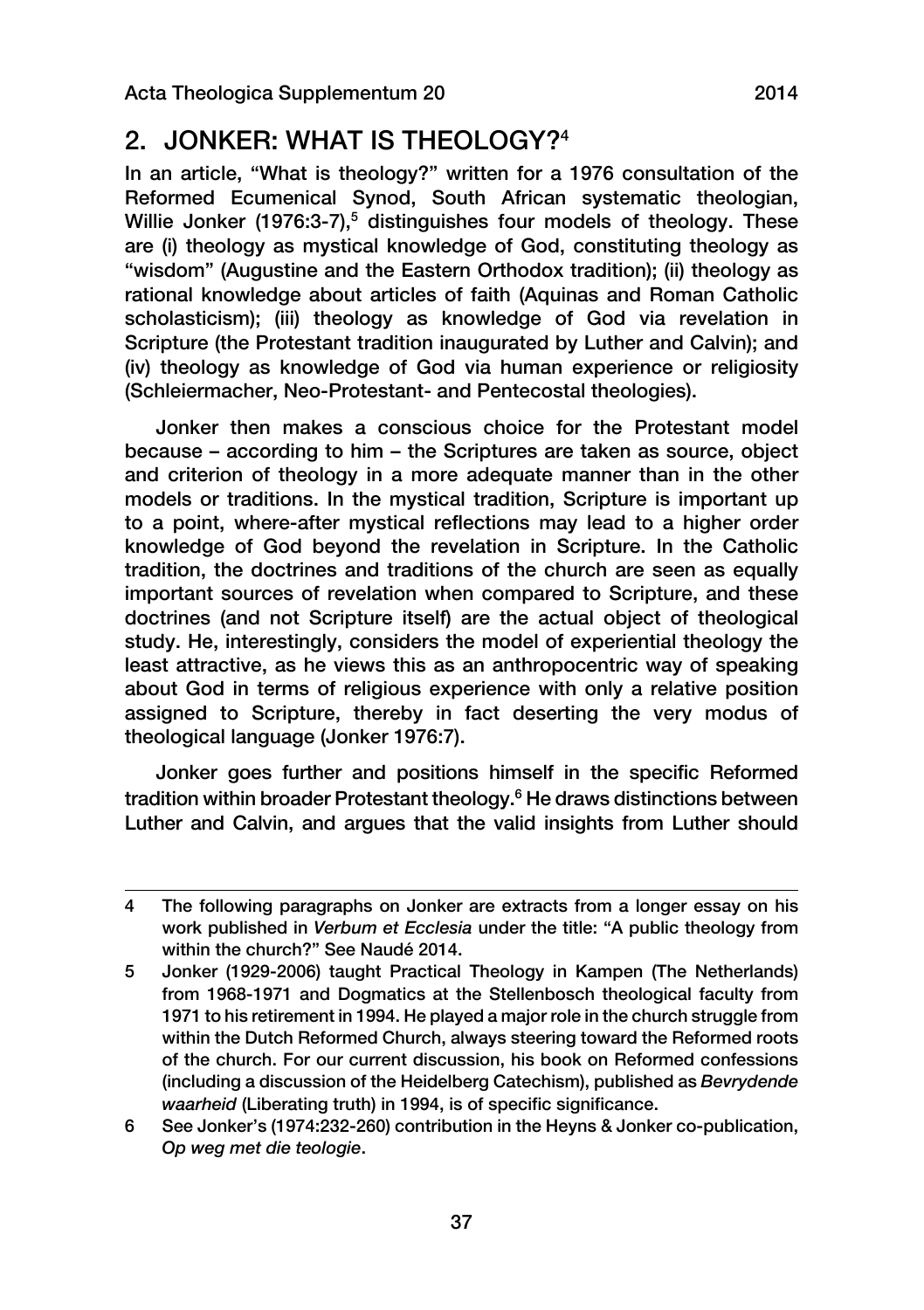Naudé Why is a multiplicity of confessions particular?

be maintained, but supplemented by the broader theological vision of John Calvin (Heyns & Jonker 1974:248-252).

Jonker works in broad strokes here: In depicting the relationship between God and humans, Luther would emphasise the holiness of God and sinful nature of the human being, whereas Calvin works on the basis of our Creator God in relation to the fallen creation, including fallen human beings. Justification for Luther is being saved from sin; whereas for Calvin justification encompasses the recreation of all of reality and God's saving act from sin and all destructive powers. Luther interprets the rule of Christ via the "two kingdoms" view where the law has as primary role the revelation of sin; whereas Calvin views Christ's rule as a rule over all of reality in the one kingdom of God with the law as a guide to holiness and the transformation of society (Heyns & Jonker 1974:251-252). This last point - obedience to the law of God as revealed in the Bible for the whole political and social order - is put by Pelikan as "the most characteristic difference between Lutheran and Calvinist views of obedience to the word and will of God" (Pelikan 1984:217).

Already in the question as to what theology actually is, lies the answer of why the Reformed tradition has given rise to a multiplicity of confessional statements: *Because the revelation of God in Scripture is taken as the sole source and criterion of the Gospel truth which spans the whole of society and is proclaimed anew in and for each time.*

One can thus say that the Reformed churches hold an "open" rather than a "closed" confessional tradition where the former holds a particular statement of faith to be adequate for all times and places, and the latter holds that statements of faith follow one another as a line of gospel proclamation in history, always expecting new confessions as may be required from time to time<sup>7</sup> (Stotts 1998:xi). Leith remarks that Reformed Protestantism "has been prolific in the production of creeds" over a long period of time and emanating from wide geographical areas.

Hence the Reformed creeds exhibits a variety that is the nemesis of all those who would write *the* theology of *the* Reformed confessions (Leith 1973:127, original emphases).<sup>8</sup>

8 There are indeed some distinctive Reformed doctrines in relation to (for example) Holy Communion, the third use of the law, and predestination, but "one of the hallmarks of Reformed theology is that no single creed or teaching

<sup>7</sup> There are different reasons why confessions are adopted. These may vary from internal strife around specific doctrines, the needs of catechism and liturgy, statements accompanying church unification processes, or – in extreme cases – as a response to a *status confessionis* or situation in which it is judged that the very nature of the church and the very truth of the gospel are at stake.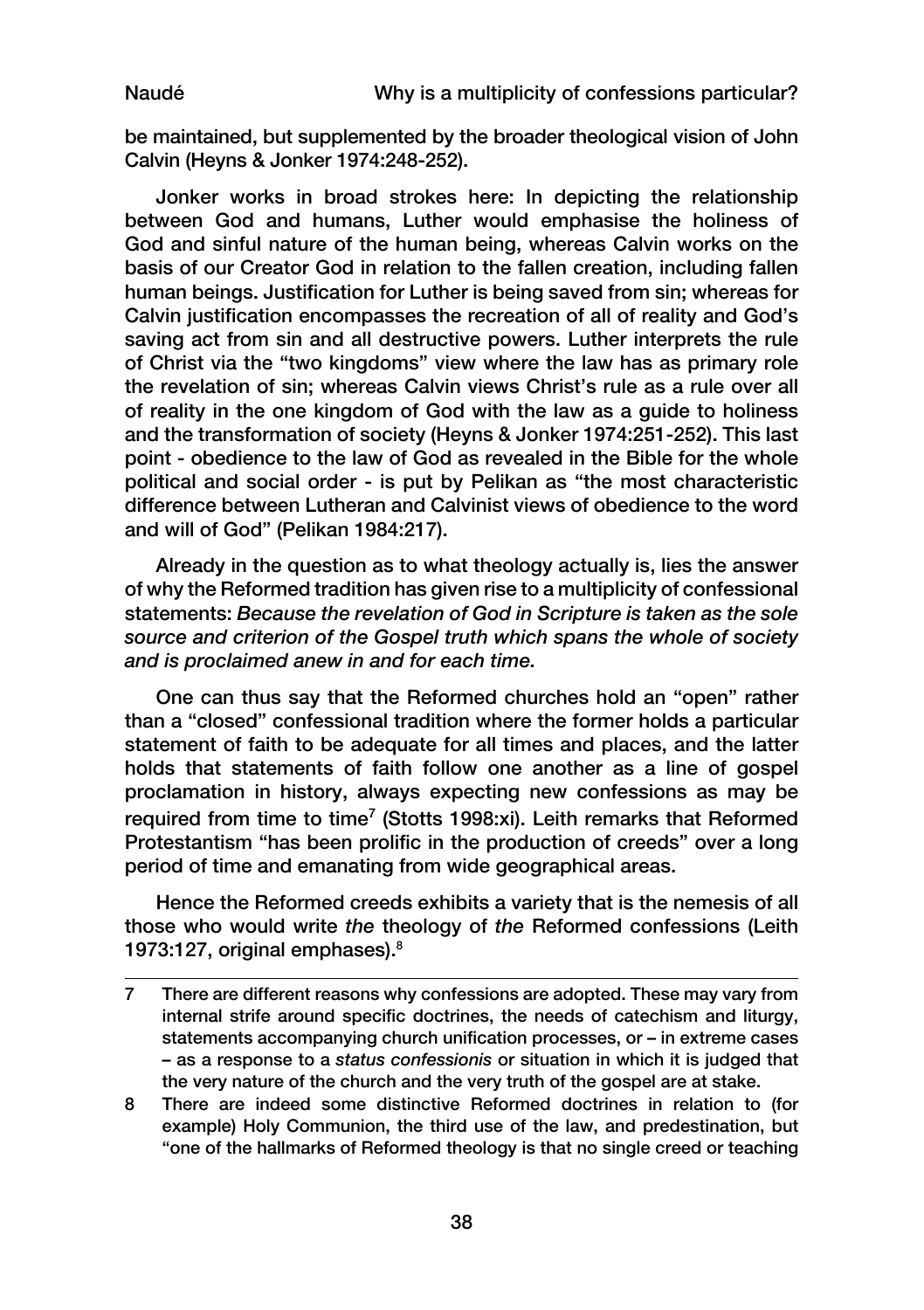Let us investigate this by a closer reading of Calvin's discussion of the spiritual power of the church to declare doctrine, and of Barth's view on the nature of the Reformed confessions in contrast to Concordist Lutheranism.

### 3. CALVIN: NO NEW DOCTRINE?9

After discussion in his *Institutes* of the marks and government of the church, Calvin (IV.8.1) considers the spiritual power of the church in terms of doctrine, jurisdiction (legislation) and in enacting laws. It is the first of these powers that concerns us here: the authority to deliver dogmas, and the power to interpret them.

Calvin (IV.8.2) enters into a broad discussion of the Old Testament prophets and makes clear that

whenever they are called to office, they are enjoined not to bring anything of their own, but to speak by the mouth of the Lord.

Referring to the examples of Moses, Ezekiel, and Jeremiah, Calvin (IV.8.3) reiterates that "none of the prophets opened his mouth unless preceded by the word of the Lord". Their power and authority rests solely on their being "organs of the Holy Spirit" in that the prophets were "strictly bound not to deliver anything but what they received" (Calvin IV.8.3).

The same holds for the apostles in the New Testament: Their authority rests on the fact that they do not speak "their own pleasure, but faithfully deliver the commands of him by whom they are sent" (Calvin IV.8.3). Just as Christ relies on the Father for his doctrine (John 7:16), so the apostles are sent to teach the nations whatsoever is commanded by Christ, and "not what they themselves had at random fabricated" (Calvin IV.8.8).

office has been vested with the power to state definitively what the boundaries of Reformed opinion sought to be" (Johnson 2003: 66). Read Smit 2010 for a good overview discussion on the search for a specific "Reformed" identity, and note the remark by Eberhard Busch: "Apparently it belongs to the structure of the Reformed tradition itself to question its confessional identity" (Busch 2003:20). He writes this just before he ventures to outline the specific profile of Reformed thought in relation, inter alia, to the Heidelberg Catechism (29-33).

9 Note that Calvin uses the word "doctrine" in the general sense of "teaching" and in the more specific sense of "dogma" or "confession". See the Opitz, *Calvins theologische Hermeneutik* with a chapter on the preaching of the Word of God as "doctrina" (1994), and also the d'Assonville's doctoral dissertation, *Der Begriff "doctrina" bei Johannes Calvin – eine theologische Analyse* (2000) for a detailed analysis of Calvin's use of the word "doctrina".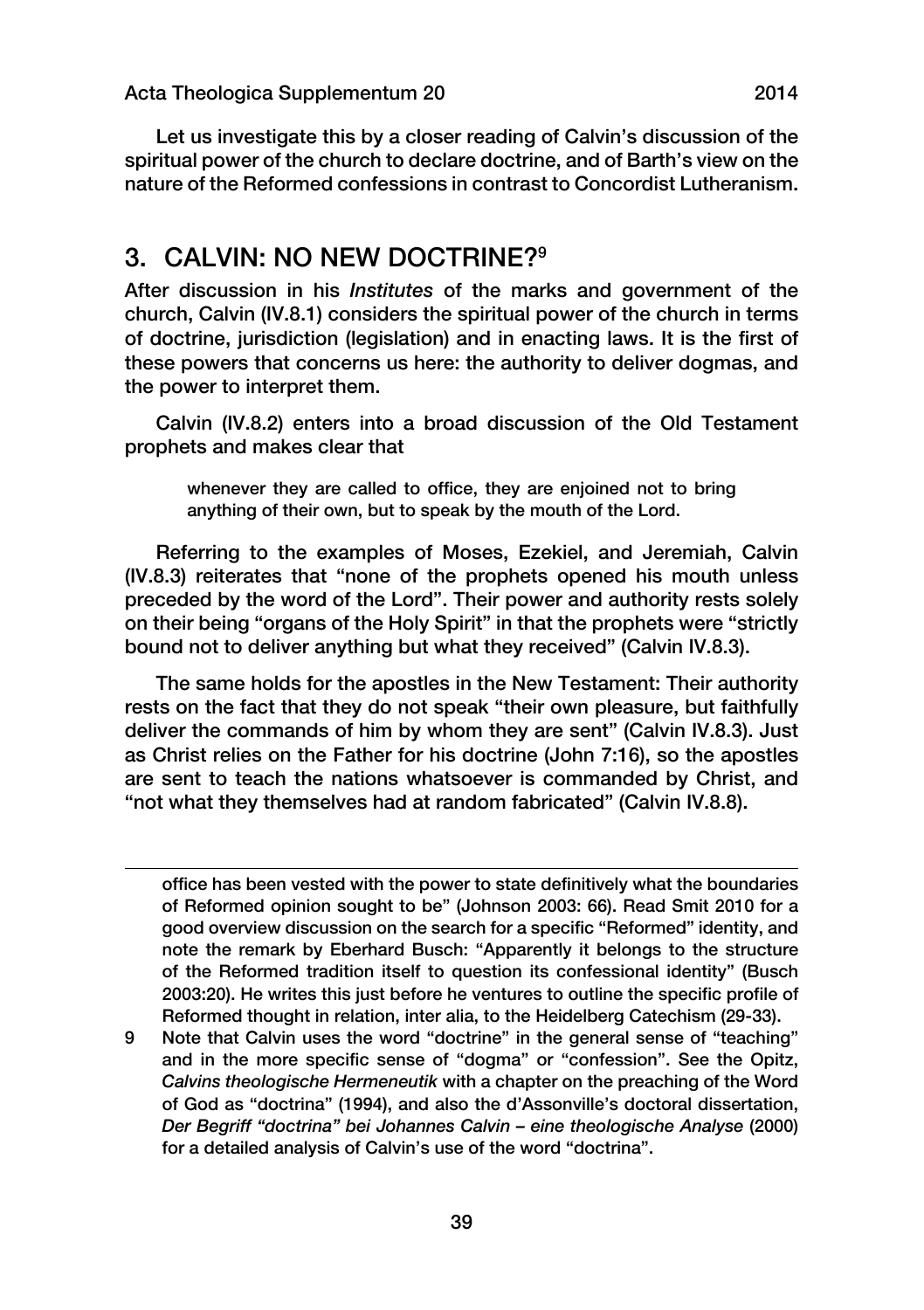Naudé Why is a multiplicity of confessions particular?

The power of the church to deliver doctrine is therefore a limited power. It is not infinite, "but is subject to the word of the Lord and, as it were, included in it" (Calvin IV.8.4). The word of the Lord refers firstly to Christ as the only true manifestation of God. The Father appointed the Son as our teacher,

ordering us to seek the whole doctrine of salvation from him alone, to depend on him alone, in short, to listen only to his voice (Calvin IV.8.7).

But God was pleased to commit and consign his word to writing, and the Scriptures therefore serve as source and yardstick of all doctrine. Under guidance of the Holy Spirit, the Spirit of Christ, the Church is to remember the teachings of Christ. The supreme power that pastors of the church carry, is to boldly witness to the word of the Lord, and not to coin new doctrine or design new decrees which are mere "fictions of men" (Calvin IV.8.9). Yes,

God deprives man of the power of production of new doctrine, in order that he alone may be our master in spiritual teaching, as he alone is true, and can neither lie nor deceive (Calvin IV.8.9).

Calvin (IV.8.12), however, does not deny that the church has the power to "deliver dogmas", but then such dogmas must be judged by the word of God to see whether "the word of the Lord is faithfully preserved and maintained in purity", or whether these are doctrines "extraneous to the word of God" (Calvin IV.8.13). He fiercely denies the Roman Catholic view that the promise of the Spirit to the Church automatically implies that the church cannot err. If a Council meets and acts in contempt of the word of God by coining dogmas contrary to the word of God, the church strays from the right path and misuses her authority to demand assent to those decisions (Calvin IV.8.14). In simple terms:

… we cannot concede to the church any new doctrine; in other words, allow her to teach and oracularly deliver more than the Lord has revealed in his word (Calvin IV.8.15).

The word of the Lord is thus the source of dogma that may never state more than the word, and the word is the measure by which dogma is to be interpreted. Calvin is clear: This restriction does not mean that no new words or phrases may be designed to express the truth of the gospel. In Nicea we confess that the Son is "consubstantial" (*homo-ousios)* with the Father, and although this term does not appear in Scripture, it does "simply declare the genuine meaning of Scripture" (Calvin IV.8.16).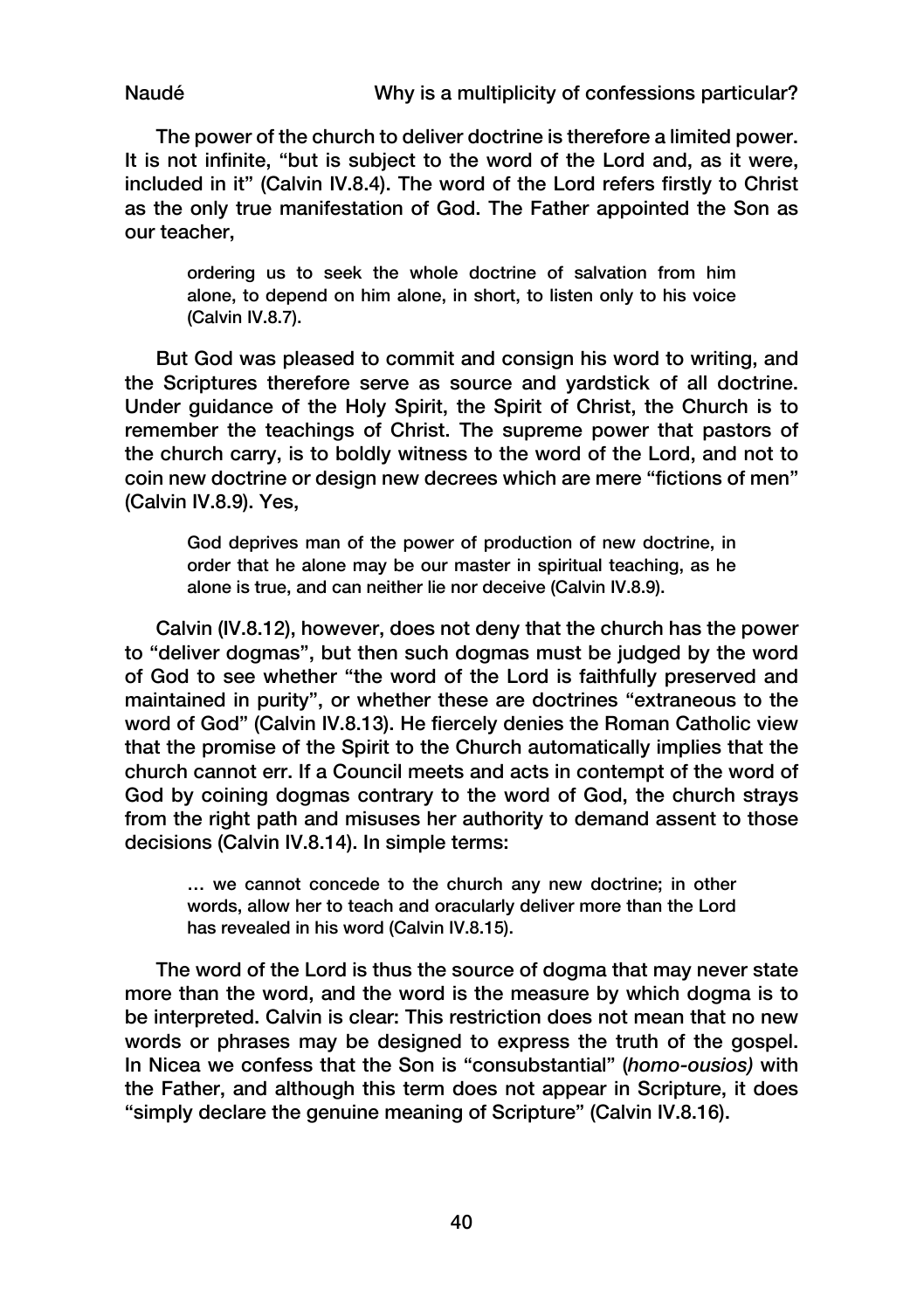If the measure of the word of the Lord, the only "sure law of discrimination" (IV.9.9), is applied to the Councils, not all pass the test. If measured by the authority of Scripture, the councils of Nicea, Constantinople, Ephesus I and Chalcedon are to be affirmed as "they contain nothing but the pure and genuine interpretation of Scripture" (Calvin IV.9.8). But Ephesus II and the Council of Nice are repudiated because the former confirmed the Eutychian heresy<sup>10</sup> (Calvin IV.9.13), and the latter condoned the setting up of images in the church, opening the door for idolatry (Calvin IV.9.9). The same repudiation holds for teachings on purgatory, the priestly celibate, intercessions of saints and auricular confession as "not one syllable can be found in the Scripture" (Calvin IV.9.14) to support them.

It is clear from this exposition of Calvin's thought that Christ as attested to in Scripture is the only basis for the authority of the church to formulate doctrine. The limits set by the Scriptures in the confessions of the church are twofold: Scriptures are the source of doctrine and such doctrine is a mere interpretation of Scripture. And when the church does accept or proclaim doctrine, only Scripture acts as judge of its orthodoxy (Calvin IV.9.9).

This tendency to "relativize" dogma and put it under the constant proviso of the Word of God is exactly one of the grounds for the multiplicity of confessions in the Reformed tradition. This is confirmed and further explained in Barth's discussion of the task of dogmatics and the nature of Reformed confessions.

### 4. BARTH: "… A PUZZLING AND PARADOXICAL PICTURE?"11

In explaining the task of dogmatics, Barth takes at least three factors into account that explain the provisional nature of dogmatics and subsequently of confessions:

First, dogmatics as a science shares with all sciences the trait of always being "preliminary and limited" and merely an attempt at knowledge (Barth 1949:9). For Christian doctrine, this "attempt" is specifically related to the gospel which is "boundless, eternal and therefore inexhaustible" so that no doctrine is able to reproduce its fullness. The gospel of Jesus Christ

<sup>10</sup> Eutyches (380 – c. 456) was judged heretical in his view of the two natures of Christ by the Synod of Constantinople in 448, but was re-instated in 449 at Ephesus II (Calvin's reference here), and again deposed at Chalcedon in 451.

<sup>11</sup> "Discerning the significance of the confession in the Reformed church has presented us with a puzzling and paradoxical picture." See Barth 2002:38ff.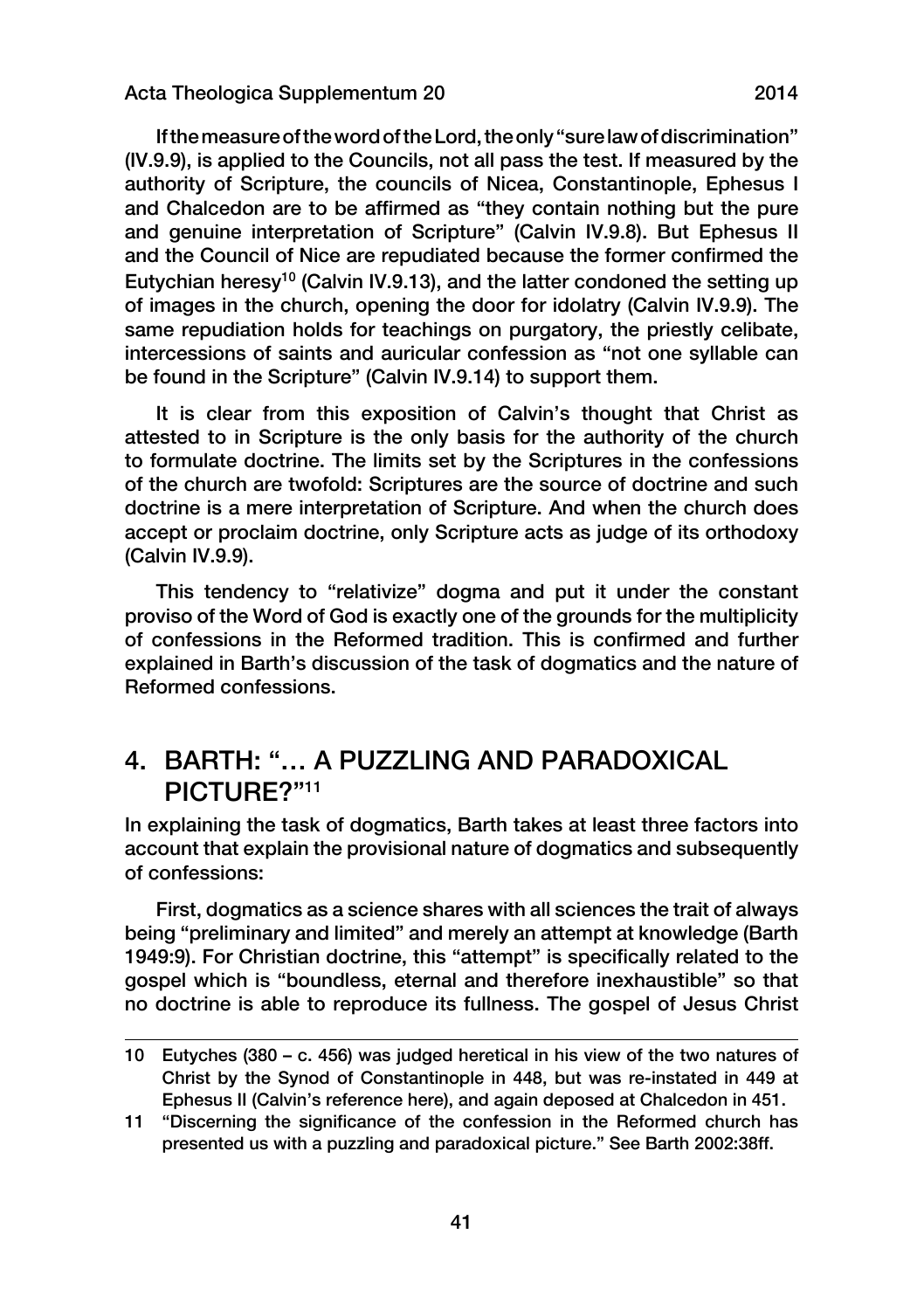relates to God's own perfect work and – measured by it – our human descriptions are always imperfect (Barth 1964:18).

Second, dogmatics does not fall from heaven nor does the Christian Church exist in heaven, but amid earthly and human circumstances so that dogmatics that studies the "what" (content) of the church's proclamation always reflects knowledge "as it has been given to us today" – knowledge that is relative and liable to error (Barth 1949:11).

Third – and more directly relevant to our topic – the guidance of the confessions, the "witness of the Fathers" has to be taken seriously, but always keeping in mind that the confessions stand under Scripture and have a relative and non-binding authority.<sup>12</sup> "Holy Scripture and the Confessions do not stand on the same level. We do not have to respect the bible and tradition with the like reverence and love, not even the tradition in its most dignified manifestations. No Confession of the Reformation or of our own day can claim the respect of the Church in the same degree that Scripture in its uniqueness deserves it" (Barth 1949:13).

The corpus of confessions within the Reformed tradition shows a marked fluidity and openness derived from its lived context-dependency, the specificity of its content, and its provisional authority.

The context-orientation refers to the fact that if the church lives under the living word of God and is always being reformed according to the Word of God, there will always yet again arise occasions where the proclamation of the church is directed at a new situation requiring the Word of God to be spoken differently to be a word for that place and that time. This is why Barth defines a Reformed creed as a statement publicly formulated by a Christian community "within a geographically limited area", thereby providing one reason why a general or universal Reformed creed is simply not a good idea:

I can believe with the most distant, with the ecumenical company; I can confess my faith only with my neighbours, that is with those known to me as fellow believers (Barth 1962:125)13.

Reformed confessions "bear the marks of the occasional, of relatedness to a specific time and situation, of the unique" (Barth 2002:20).

<sup>12</sup> See Georg Plasger's authoritative work, *Die relative Autorität des Bekenntnisses bei Karl Barth* (2000) for an interpretation of Barth's understanding of confessions.

<sup>13</sup> See Naudé 2010:95ff for a discussion of Barth's definition of a Reformed confession as applied to the Belhar confession.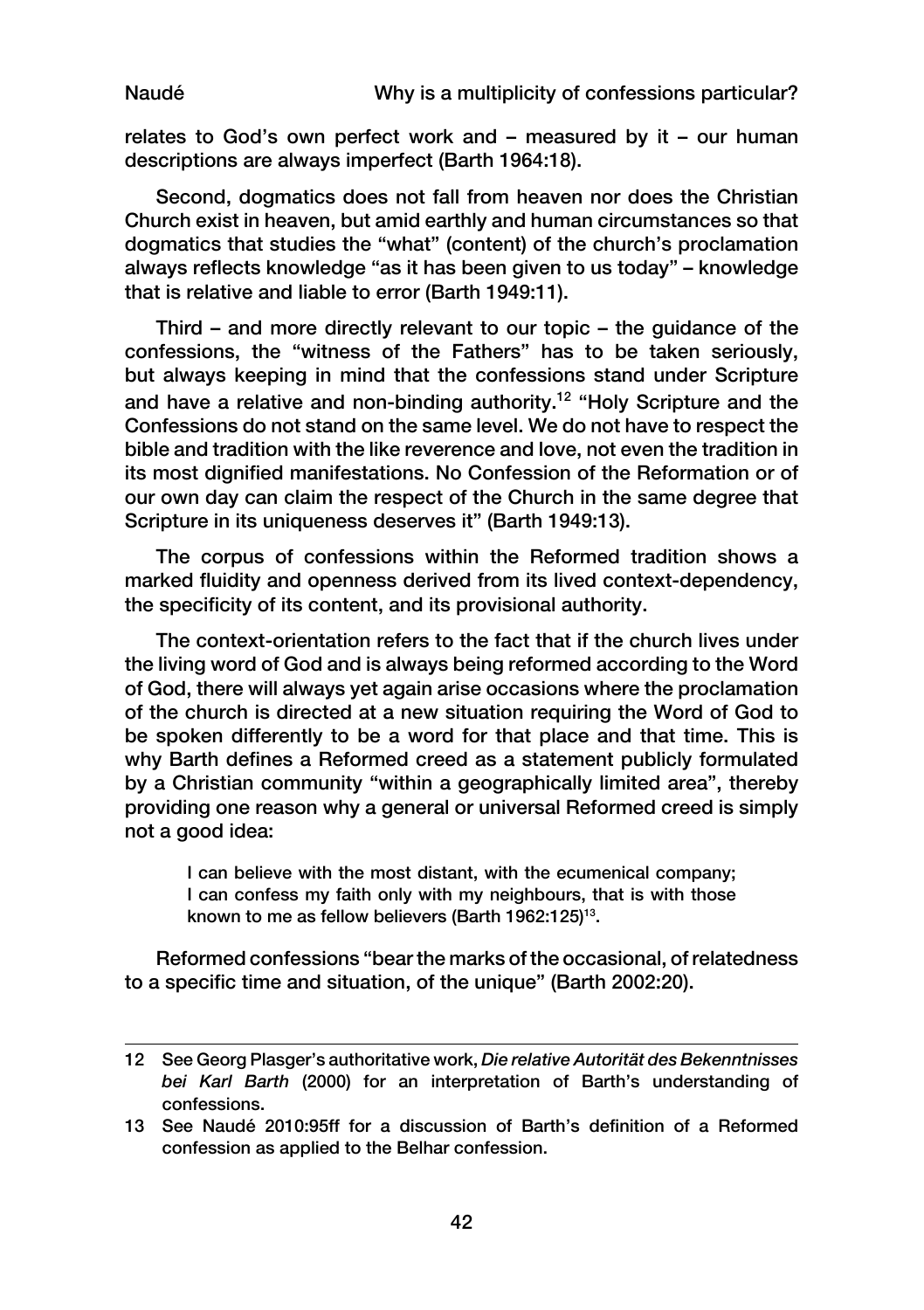#### Acta Theologica Supplementum 20 2014

The content-specificity is closely tied to the spatial limits of the creeds: A creed does not cover the whole of Scripture; it is not a general theological treatise, but addresses a specific aspect of the will of God. It refutes a specific lie or half-truth; it offers something definite in the name of God. To attempt writing a confession so that "as many as possible can rally under the banner of a very general 'yes' can happen only at the price of the 'yes'" (Barth 1962:129).

In his reflection on the Heidelberger Catechism (originally from 1948). Barth (1964:22) states clearly:

Good (i.e. right) Christian doctrine does not take place in the vacuum of solitary thinking; it chooses its place in the fellowship of saints, in connection with the living, thinking, knowing of the whole Christian church.

He judges the positive impact of the HC from the fact that – unlike some other confessional writings – "it grew out of the immediate necessities of the life of a *church*" (Barth 1964:22; emphasis original).

In his contribution to Martin Niemoller's Festschrift, Barth (1952:10; my emphasis) reflects as follows on the Barmen declaration:

Barmen war darum (im Unterschied zu manchen kirchlichen Schriftstücke, die so heissen) ein echtes, ein kirchliches Glaubensbekenntnis, weil seine S**ȁ**tze nich im leeren Raum einer bloss theologischen Diskussion, *sondern in einem konkreten Akt und Bezug des Bekennens einer christlichen Gemeinde*, im Feuer eines handgreiflich konkreten Gegensatzes zu ihrem Zeugnis, als Theorie einer bestimmten praktisch notwendigen Verantwortung ausgesprochen wurden.

He goes so far as to say that the power of the Barmen declaration stands or falls with the presupposition that it was confessed and spoken in the church, as the church, and for the church at that specific place and in that specific context (Barth 1952:12).

The provisional nature of the confessions is at a more fundamental level to be derived from their position under Scripture. A creed is always formulated "… until further action", because the on-going revelation of God in Jesus Christ as attested to in the Scriptures can never be fully and finally captured by our creeds, and the church always stands under guidance of the Spirit of Jesus Christ who allows and commands what should be confessed (Barth 1961:86). No matter how widespread a Reformed confession is acknowledged, it is always intended as "merely provisional, improvable and replaceable offerings", and always open to be corrected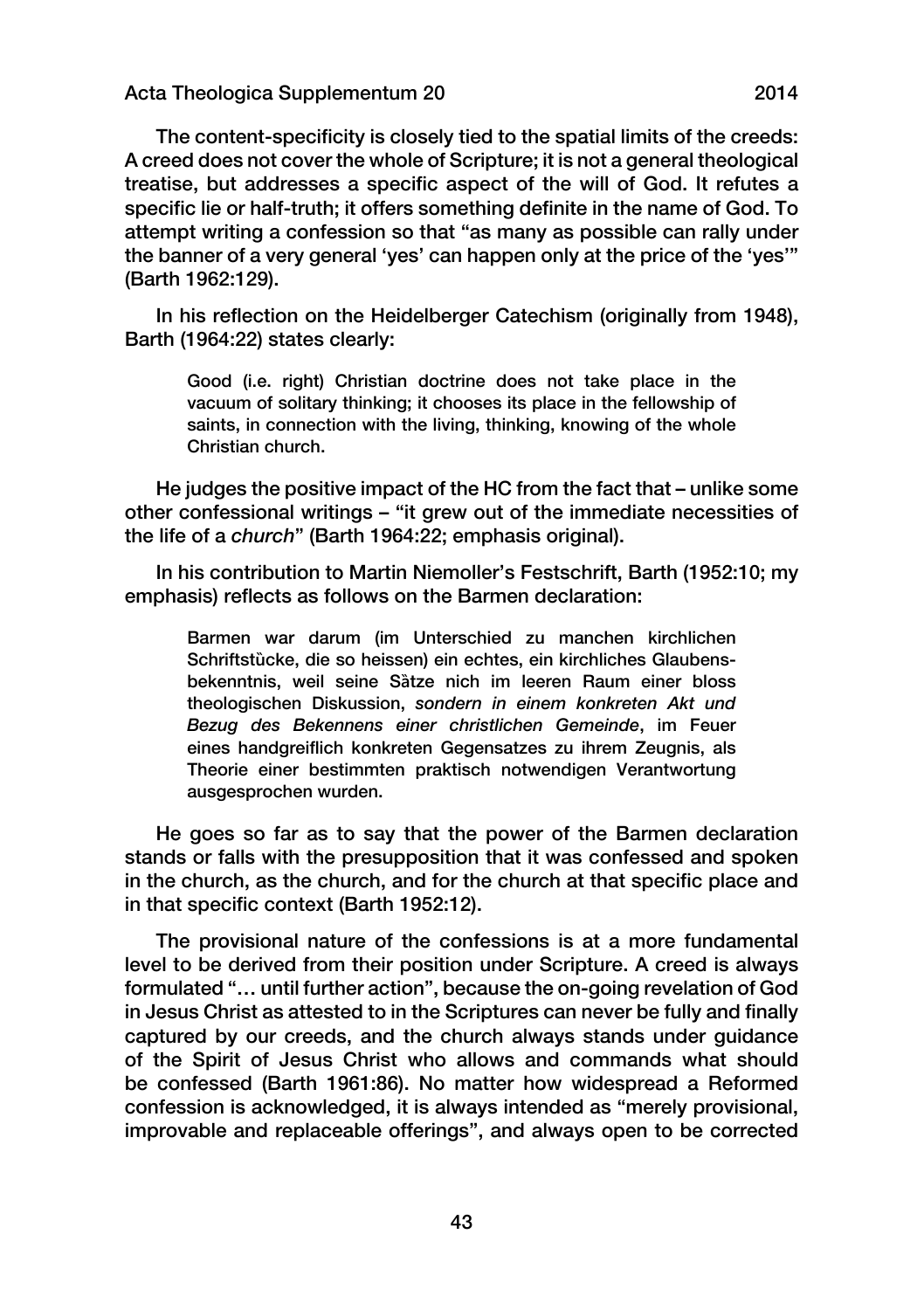from Scripture (Barth 2002:24).<sup>14</sup> The significance of the Reformed confessions, writes Barth, "consists in its essential nonsignificance, its obvious relativity, humanity, multiplicity, mutability, and transitoriness" (Barth 2002:38).

This is the basis for Barth's polemic with the significance of the confessions within the Lutheran church. He acknowledges that a "reasonable Lutheranism" could stand its ground in the Heidelberger Catechism (Barth 1964:25) as the latter expresses the great truth, commonly recognised in the Reformation. But he returns to *The Book of Concord* (1580)<sup>15</sup> – and specifically the Formula of Concord's view on the Augsburg Confession – which leaves for him an ambiguous impression with regard to the two important matters:

First, the Augustana is the one, final symbol of the Lutheran church, confessing the ancient faith (like Nicea) and serving as guideline for the interpretation of all other expressions of faith, not only for its own time but *ad omnem posteritatem* (Barth 1962: 115). This creates a closed hermeneutical frame devoid of the provisional nature of confessions in the Reformed tradition.16

Second, and for Barth even more unacceptable, is the fact that – although Scripture is confessed as "eternal truth" and as "basis" of all truth standing in "brilliant distinction" to all other writings – the Augustana is brought into remarkable proximity to the Holy Scriptures, and is presented in some formulations as having the similar normativity to judge other writings than is accorded to the Scriptures. This places the Augsburg Confession beyond the questioning and criticism of Scripture, because "the dignity of Scripture" (Barth 2002:5) has been transferred to it, rendering it no longer a mutable, but rather an "immutable entity" (Barth 2002:6).

The binding obligation put upon Lutherans by this authoritative confession, brings advantages: Against the Catholic church, Lutherans

<sup>14</sup> See the reference to examples like Zwingli's Sixty Seven theses, the Bern consensus, and the Duisberg General Synod of 1610 (Barth 2002: 24-25).

<sup>15</sup> *The Book of Concord* includes, inter alia, the Augsburg Confession (1530), the Apology of the Augsburg Confession (1531), Luther's Smalcaldic Articles (1537); Luther's Small and Large Catechism (1529), and the Formula of Concord (1577). See Leith 1973: 61ff for introduction and texts.

<sup>16</sup> Jan Rohls (1998:9) refers to the interesting impulse amongst Reformed churches – responding to Concordistic Lutheranism – to also develop a standard set of confessions that could serve a unitary norm for all other statements of faith. A prime examples of such a (failed) project, is the unionistic collection, *Harmonia confessionum fide, orthodoxarum et reformatarum ecclesiarum*, produced by Jean Salvard and published in Geneva in 1581.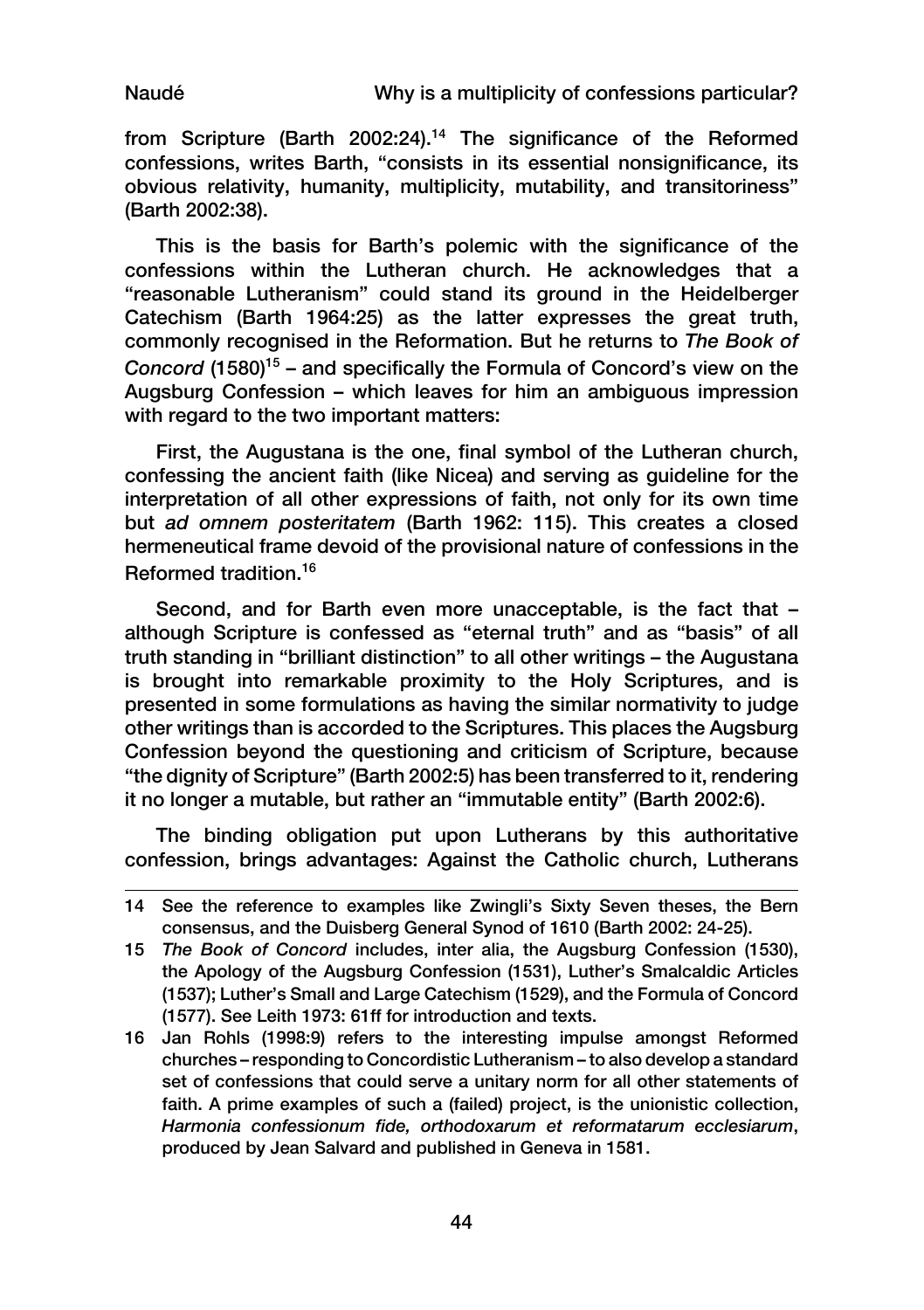now have their own authoritative understanding of the Bible (i.e. their own authoritative tradition acting as unitary norm of doctrine); and against the Reformed churches that live in the uncertainty of always confessing under the judgment of Scripture, Lutherans have the certainty and dignity of a viewpoint promulgated as law.

But, argues Barth, these advantages could never be acceptable in the Reformed churches: Tradition – even the most highly venerated confessions – can never carry the same authority or dignity as the Scriptures.

The Reformed confessions are and desire to be nothing other than mere human confessional *acts, over against which* the revelation of God in Scripture also stands as a *given*" (Barth 2002:20, emphasis original).

Reformed confessions – which should never be called "symbols"<sup>17</sup> – are indeed "sincere expositions of faith" (Calvin). They should be viewed with reverence and thankfulness for those who confessed before us, but there must be *freedom* in the communion of saints via a re-interpretation (and not mere repetition) of past confessions.

Not to allow and require such freedom would mean that we in the church had returned to a kind of tradition which stands with equal honour alongside Holy Scripture (Barth 1964:21-22).

The confessions should however also not be viewed as permanent laws for interpreting Scripture (like a frozen river on which one could walk), because they are by their very nature open for examination and discussion, requiring time to prove themselves (like a freely flowing river in which one can only swim) (Barth 2002:20, 27). "Gottes Wort und Luther's Lehr vergehen nun und nimmermehr" could, says Barth, "never be uttered by a Calvinist". Just as impossible would be to talk about "the Word of God and the Augsburg Confession" in one line (Barth 2002:21).

The so-called perceived "deficiencies" brought about by this understanding of the Reformed confessions must all be brought back to one fundamental point: The church is called to witness to the gospel of Jesus Christ

<sup>17</sup> Barth, in his analysis of the HC, even avoid speaking about the Heidelberg **orthodoxy**, as that could be interpreted as an "unmoveable and unchangeable" doctrinal view (1964:21). He also stands firm against any attempt toward confessionalism, "… one of the most questionable things which is happening today in German theology and in the German church" (1964:22).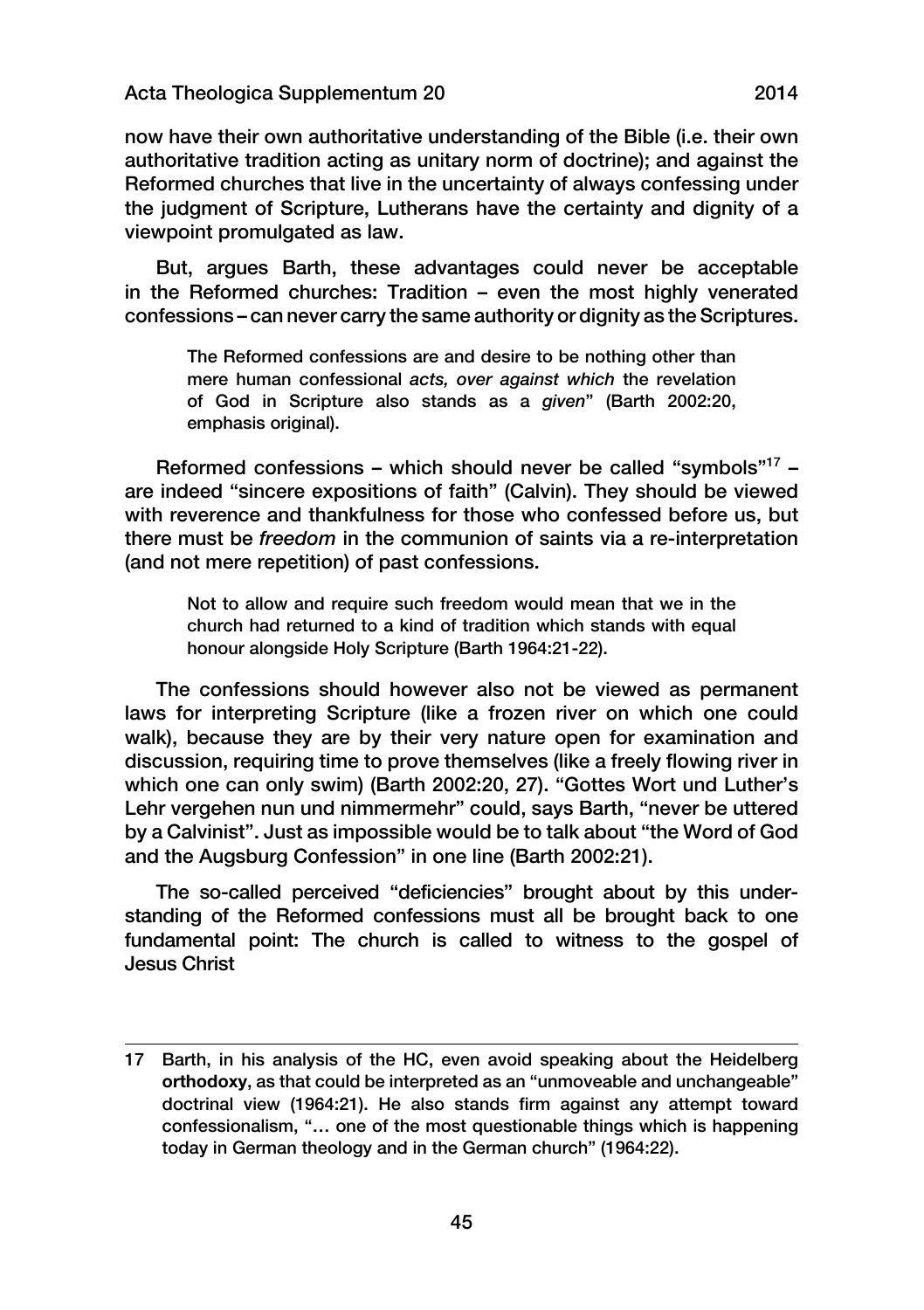not as the truth in our mouth but as the truth in God's mouth … The witness (as person) stutters, and the witness (as content) is confused, but the Word of God will stand for ever (Isa. 40:8) (Barth 2002:39).

In short:

Ultimately, the Reformed principle of Scripture<sup>18</sup> forces the Reformed confession against the wall and renders it so fragmented, so desecrated, so human and temporal, so minimally binding. 'Woe is me, I am lost', it says, and as by a devouring fire, the truth of Scripture that is confessed, attacks the truth of the confession, puts it in question, destroys it to the extent that it does not glow with the same fire that consumes it. Reformed confession is confession of the truth of Scripture; as long as and to the extent that it is this, it has not ceased to exist (Barth 2002:40).

## 5. CLOSING REMARKS

In this paper it was noted that a multiplicity of confessional statements is particular to the Reformed tradition. Examples of such collections from the Reformation times up to the present were cited at the beginning.

It was then argued that the reason for this creedal plurality should be sought in the very understanding of theology as reflection on God's revelation in Scipture (Willie Jonker); in the limited spiritual power of the church to produce and interpret new doctrine (John Calvin), and in the radical proviso of confessions that – though held in high reverence – always stand under the ultimate authority of Scripture and are therefore treated with marked freedom in the communion of saints (Karl Barth).

Because the church lives in the power of the Spirit and the Word – as specifically interpreted in Reformed circles – there will always be further confessions. These confessions are gifts of insight into the gospel truth, given at a specific time and in a specific place, as both positive witnesses to the revelation of God and pointing out possible heresies that might in new ways dilute the apostolic faith.

There will be new confessions. Until further action ...

<sup>18</sup> There is no room in this paper to go into the complex dogmatic and hermeneutical questions related to the so-called "Scriptural principle". For an enlightening discussion by Michael Welker, read "Sola Scriptura? The authority of the Bible in pluralistic environments" (Welker 2002).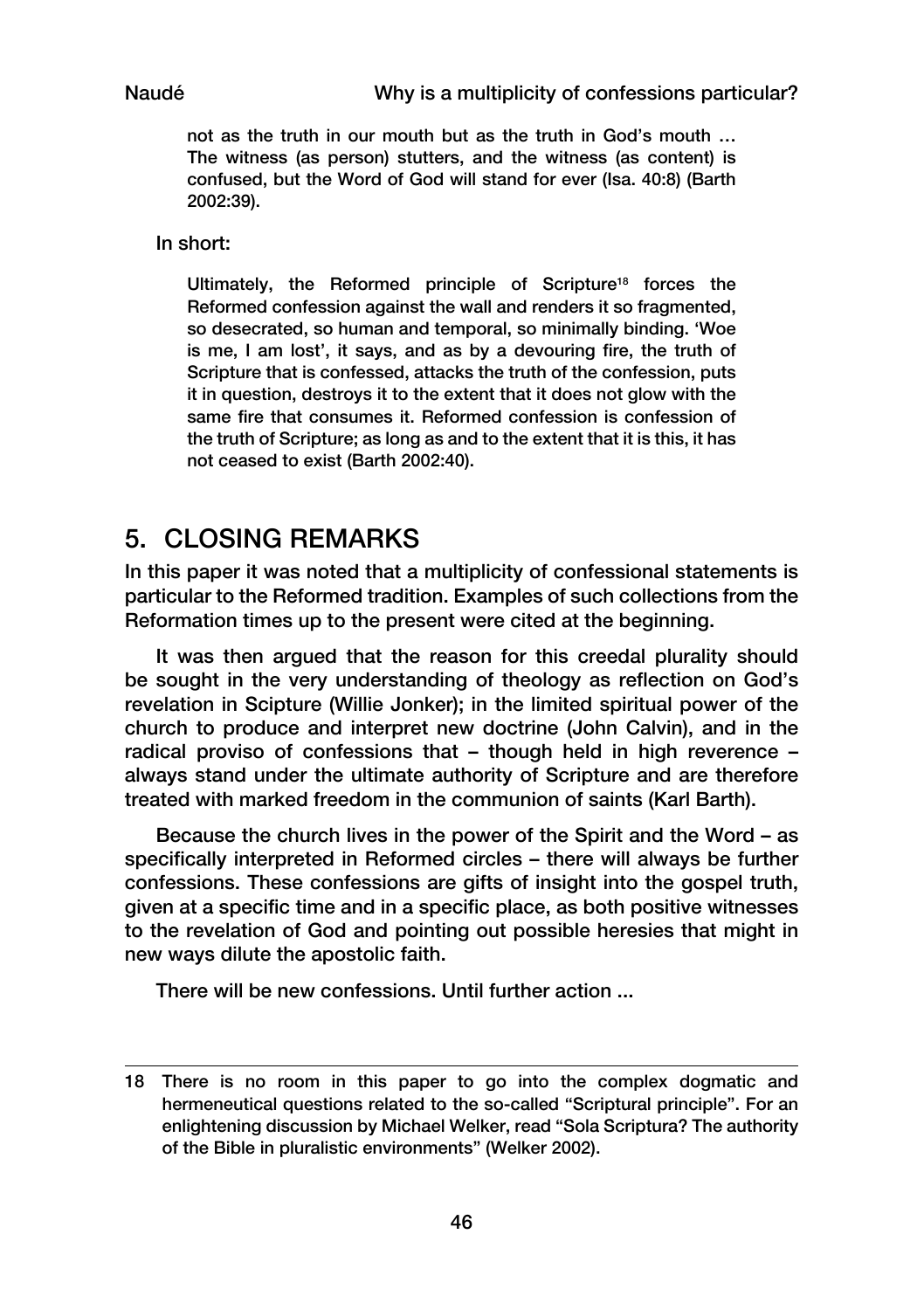### BIBLIOGRAPHY

#### Barth, K.

1949. *Dogmatics in outline*. London: SCM Press.

1952. Barmen. In: J. Beckmann & H. Mochalski (eds.): *Bekennende Kirche. Martin Niemoeller zum 60. Geburtstag, (*Muenchen: Chr Kaiser Verlag), pp.9-17.

1961. *Church dogmatics, III/4: The doctrine of creation.* Edinburgh: T&T Clark.

1962. The desirability and possibility of a universal Reformed creed. In *Theology and church: Shorter writings, 1920-1928.* London: SCM Press.

1964. *Learning Jesus Christ through the Heidelberg Catechism.* Grand Rapids: Eerdmans.

2002. *The theology of the Reformed confessions 1923*. Louisville: Westminster John Knox.

#### Busch, E.

 2003. Reformed strength in denominational weakness. In: W.M. Alston Jr and M. Welker (eds.). *Reformed theology. Identity and Ecumenicity,* (Grand Rapids: Eerdmans), pp.20-33.

#### Calvin, J.

1975. *Institutes of the Christian religion*. Grand Rapids: Eerdmans.

#### D'assonville, V.E.

2000. *Der Begriff "doctrina" bei Johannes Calvin – eine theologische Analyse*. Münster-Hamburg-London: Lit Verlag.

#### Heyns, J.A. & Jonker, W.D.

1974. *Op weg met die teologie*. Pretoria: NG Kerkboekhandel.

#### Johnson, W.S.

2003. Theology and the church's mission: Catholic, Orthodox, Evangelical, and Reformed. In: W.M. Alston Jr & M. Welker (eds.). *Reformed theology. Identity and Ecumenicity*. (Grand Rapids: Eerdmans), pp.65-81.

#### Jonker, W.D.

1976. What is theology? In: P.C. Schrotenboer (ed.): *Church and theology in the contemporary world,* (Grand Rapids: Michigan), pp.3-15.

1994. *Bevrydende waarheid*. Wellington: Hugenote Uitgewers.

#### Leith, J.

1973. *Creeds of the churches. A reader in Christian doctrine from the Bible to the present.* Oxford: Basil Blackwell.

#### Muller, E.F.K. (Hrsg.)

1903. *Die Bekenntnisschriften der reformierten Kirche*. Leipzig: Deichert.

#### NAUDÉ, P.J.

2010. *Neither calendar nor clock. Perspectives on the Belhar confession.* Grand Rapids: Eerdmans.